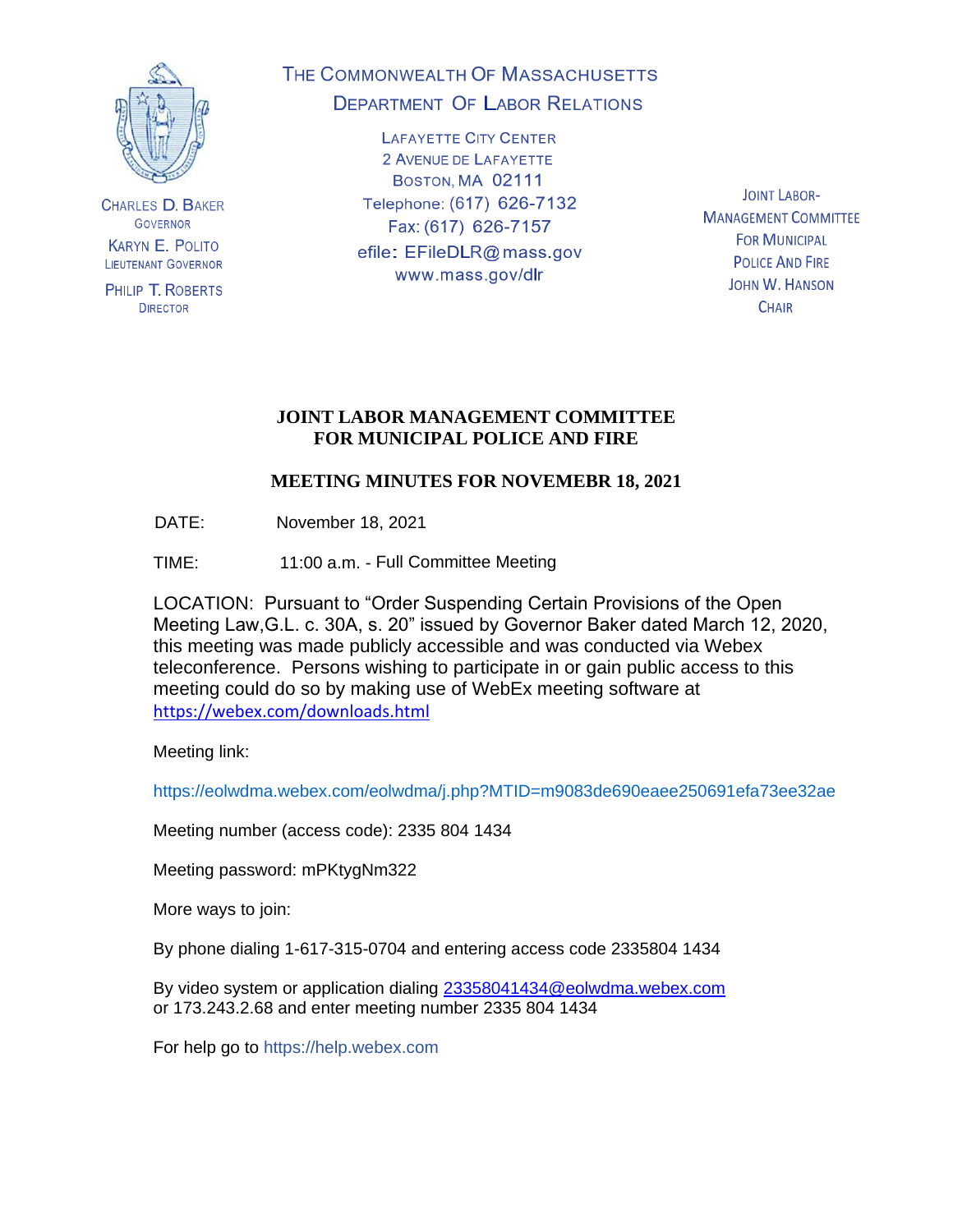**Committee Members Present:** Chairman Hanson; Police**:** Andrews, Perreira; Management: Johnson, Yanakakis, Ansaldi; Fire: M.Reddy

**Alternates Present:** Fire: Keene, Cross, Young; Police: Pedrini, Nelson, Gibney; Management: Bain, Mazzucco, McCall.

**Staff Present:** Cummings**,** Driscoll**,** Hubley, Morgado.

#### **OPEN SESSION**

Chairman Hanson called the meeting to order at 11:06 A.M.

The meeting was recorded by Chairman Hanson.

#### o *Administrative updates:*

o Vote to accept the full Committee meeting minutes from October 21, 2021.

**Motion by M.Reddy, seconded by Johnson: to accept the minutes from the Committee meeting on October 21, 2021.**

#### **The Motion passed unanimously.**

o Meeting Schedule for the remainder of FY2022

Chairman Hanson the Meeting schedule for the remainder of FY 2022 as follows:

January 13, January 27 February 10, February 24 March 10, March 24 April 14, April 28 May 12, May 26 June 9, June 23

o Chairman Hanson reminded the Committee that it was time for the reappointment of alternates and asked each side to submit their lists of alternates.

#### *Review and Act on the following Petition, Jurisdiction and Awaiting Funding List (AFL) Cases*

1. JLM-21-8839 West Springfield Police GD, DC Vote on Jurisdiction

Mr. Cummings briefed the Committee.

**Motion by Andrews, seconded by Johnson: to take jurisdiction in the case of the West Springfield Patrolmen's Association and the Town of West Springfield, JLM-21-8839.**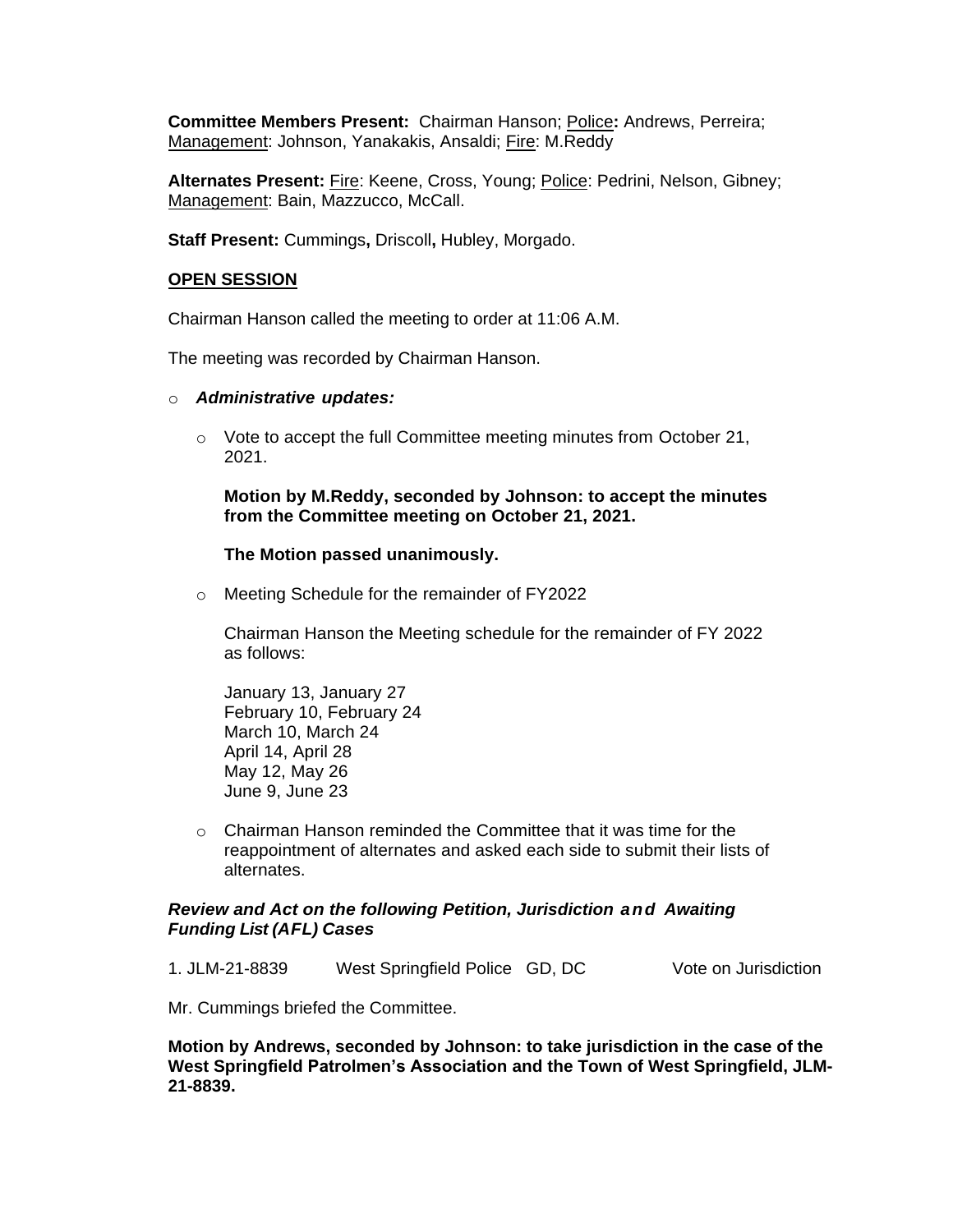**The Motion passed unanimously.**

**Motion by Andrews, seconded by Johnson: to assign the following Committee members to the case of West Springfield Patrolmen's Association and the Town of West Springfield, JLM-21-8839: Pedrini for Police and Mahoney for Management or substitutes as so designated and approved by the Police and Management Chairs respectively.**

**The Motion passed unanimously.**

2. JLM-21-8526 Middleton Police DC,GD Vote to 3(a) Hearing

Mr. Cummings briefed the Committee.

**Motion by Andrews, seconded by Johnson: to find that in the matter of the Middleton Police Benevolent Association and the Town of Middleton, JLM-21- 8526, the issues have remained unresolved for an unreasonable period of time resulting in the apparent exhaustion of the process of collective bargaining, and that the Committee vote to hold a hearing pursuant to Section 1, subsection 3(a), as set forth in Chapter 589 of the Acts of 1987, with the panel members consisting of John Nelson (Labor) and Anthony Ansaldi (Management), or other Committee members and/or senior staff that may be substituted as necessary by the respective Labor and/or Management Chairs pursuant to the rules, policies, and procedures of the Committee, and any other applicable provisions of law, with said panel to be chaired by John Hanson.**

**The Motion passed unanimously.**

| 3. JLM-21-8652 | <b>Cohasset Fire</b> | JOEH, GD | Vote to 3(a) Hearing |
|----------------|----------------------|----------|----------------------|
|----------------|----------------------|----------|----------------------|

Mr. Reddy, Mr. Mazzucco and Mr. Driscoll briefed the Committee.

**Motion by Reddy: to find that in the matter of the Cohasset Permanent Firefighters, Local 2804 IAFF and the Town of Cohasset, JLM-21-8682, the issues have remained unresolved for an unreasonable period of time resulting in the apparent exhaustion of the process of collective bargaining, and that the Committee vote to hold a hearing pursuant to Section 1, subsection 3(a), as set forth in Chapter 589 of the Acts of 1987, with the panel members consisting of Matthew Reddy (Labor) and Anthony Mazzucco (Management), or other Committee members and/or senior staff that may be substituted as necessary by the respective Labor and/or Management Chairs pursuant to the rules, policies, and procedures of the Committee, and any other applicable provisions of law, with said panel to be chaired by John Hanson.**

**The Motion was seconded by Chairman Hanson for purposes of discussion.**

There ensued a discussion among Chairman Hanson, Mr. Reddy, Mr. Mazzucco, Ms. Johnson and Mr. Driscoll.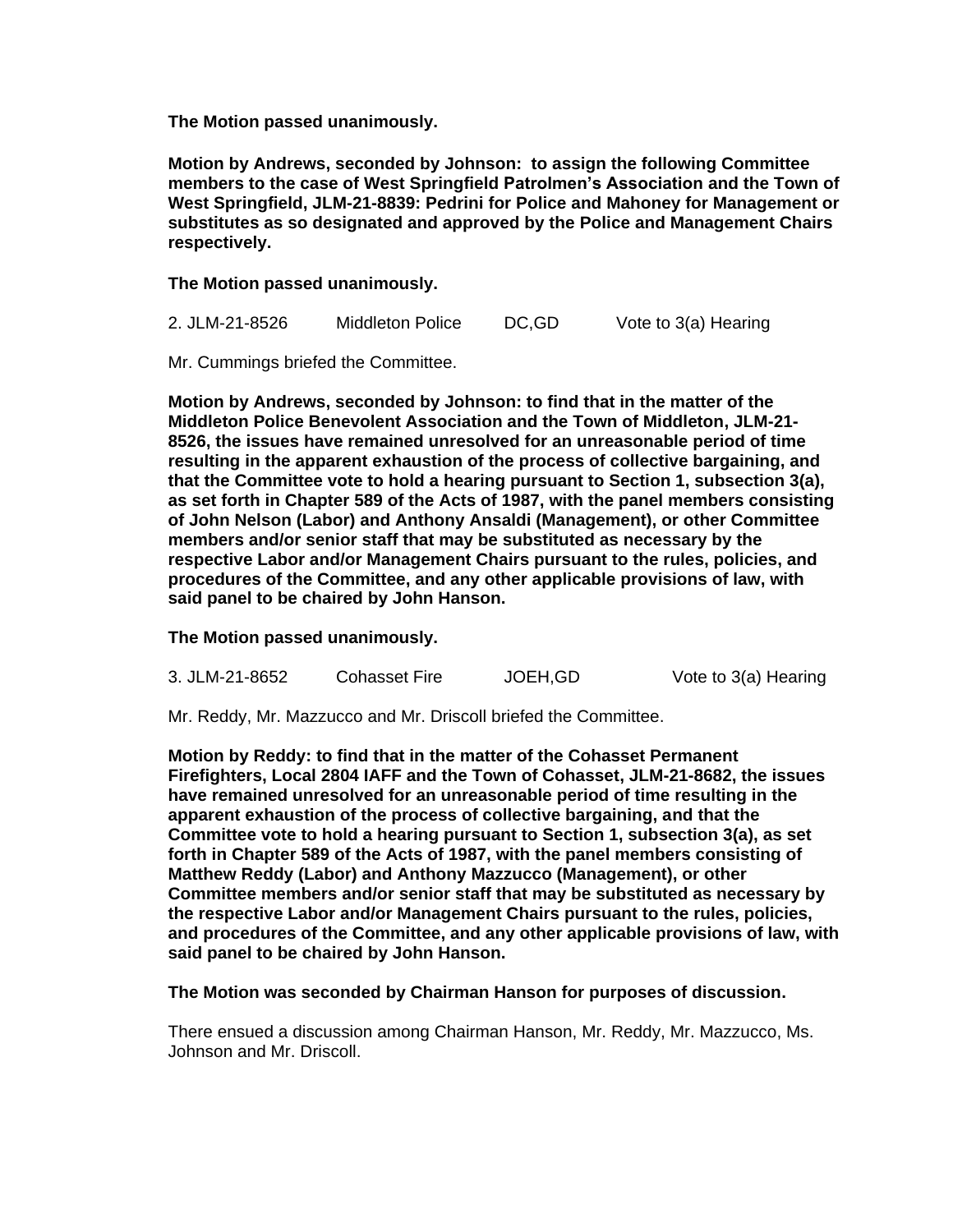At the conclusion of the discussion, Chairman Hanson suggested a friendly amendment which was adopted by Mr. Reddy, Ms. Johnson and Chairman Hanson as the Main Motion and was thereby adopted by the Committee unanimously as follows:

### **Main Motion, as Amended**:

**To find that in the matter of the Cohasset Permanent Firefighters, Local 2804 IAFF and the Town of Cohasset, JLM-21-8682, the issues have remained unresolved for an unreasonable period of time resulting in the apparent exhaustion of the process of collective bargaining, and that the Committee vote to hold a hearing pursuant to Section 1, subsection 3(a), as set forth in Chapter 589 of the Acts of 1987, with the panel members consisting of Matthew Reddy (Labor) and Anthony Mazzucco (Management), or other Committee members and/or senior staff that may be substituted as necessary by the respective Labor and/or Management Chairs pursuant to the rules, policies, and procedures of the Committee, and any other applicable provisions of law, with said panel to be chaired by John Hanson, provided that the parties use their best efforts to schedule a meeting and to meet and bargain in good faith prior to the date of the 3(a) hearing to be held in the first two weeks of January, 2022.**

**The Motion passed unanimously.**

4. JLM-20-8164 Melrose Fire JOEH,DJM Funded/Remove

Mr. Morgado briefed the Committee.

**Motion by Keene, seconded by Johnson: to remove the case from the Committee's docket as the contract has been funded by the City.**

5. JLM-21-8399 Hanover Police DC,DJM Funded/Remove

Mr. Morgado briefed the Committee.

**Motion by Johnson, seconded by Hanson: to remove the case from the Committee's docket as the contract has been funded by the Town.**

6. JLM-21-8588 Sturbridge Police DC,DJM Funded/Remove Mr. Morgado briefed the Committee DC/DJM

**Motion by Andrews, seconded by Johnson: to remove the case from the Committee's docket as the contract has been funded by the Town.**

### *Adjournment*

**Motion by Andrews, seconded by Keene: to adjourn the Committee meeting.**